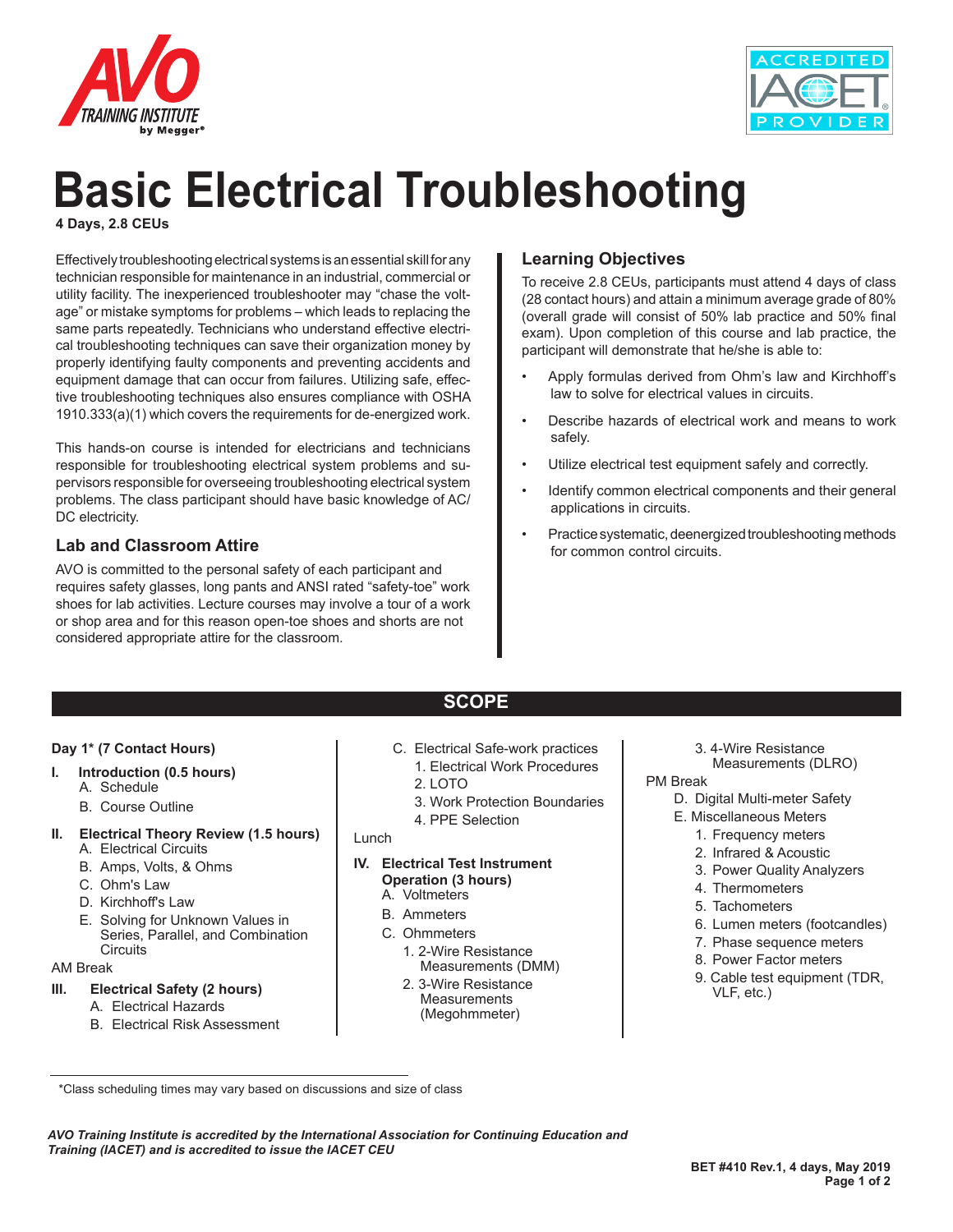# **Basic Electrical Troubleshooting**

**4 Days, 2.8 CEUs**

## **SCOPE (continued)**

#### **Day 2 (7 Contact Hours)**

#### **V. Electrical Components and Circuits (14 hours)**

- A. Passive & Active Circuit **Components** 
	- 1. Insulation & Conductors

#### AM Break

- 2. Switches
- 3. Generators, Transformers, & Batteries (Line)
- 4. Lights, Heaters, Motors, & Solenoids (Load)

#### Lunch

- B. Indicators (lights), Exercise 2.1
- C. Switches
	- 1. NO & NC / MAIN-MOM,
	- Exercises 3.1-3.6
	- 2. Limit Switches, Exercise 3.7

#### PM Break

- D. Control Relays, Exercises 4.1- 4.6
- E. Timers, Exercises 5.1-5.3
- F. Proximity Sensors, Exercises 6.1-6.3

#### **Day 3 (7 Contact Hours)**

- **V. Electrical Components and Circuits (continued)**
	- G. Contactors & Motor Starters, Exercises 7.1-7.4
- AM Break
	- H. Electrical Circuits Illustrated in Ladder Diagrams
		- 1. Industrial Electrical Symbols

#### Lunch

- 2. Logic (IOs)
- PM Break
	- 3. Ladder Information, Ladder diagrams in Appendix A

#### **Day 4 (7 Contact Hours)**

- **VI. Electrical Troubleshooting Steps (6 hours)**
	- A. Shorts and Opens
	- B. Troubleshooting Test Procedures

#### AM Break

- C. Troubleshooting by Dividing Control Elements in Half (Divide and Conquer)
- D. Measuring Amps, Volts & Ohms in a Circuit, Exercises 8.1-8.2

#### Lunch

- E. Measuring Current
- F. Rules for Troubleshooting,
- Exercises 8.3-8.11
- PM Break

#### **VII. Conclusion (1 hour)**

- A. Review
- B. Final Exam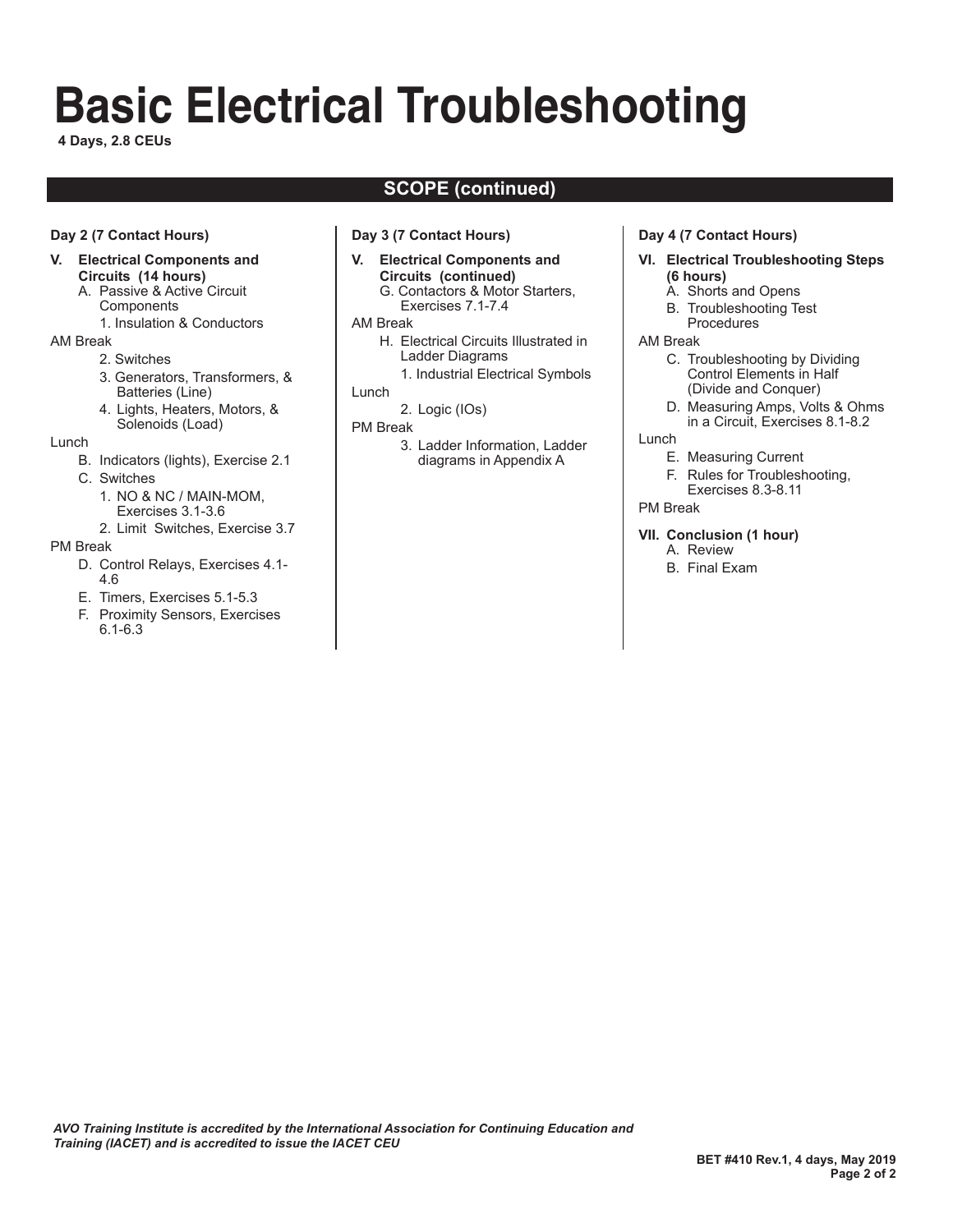# STANDARD EQUIPMENT LIST BASIC ELECTRICAL TROUBLESHOOTING

REVISED 7/11/19 C. HELMICK COURSE NUMBER 410, REV.1 4 DAYS

## **TEXT**

| 1 / STUDENT      | <b>BASIC ELECTRICAL TROUBLESHOOTING</b>    |
|------------------|--------------------------------------------|
|                  | COURSE NUMBER 410 REV1, MAY 2019           |
| HANDOUT          |                                            |
| 1 / STUDENT      | UGLY'S ELECTRICAL REFERENCES               |
|                  | <b>LATEST EDITION</b>                      |
| <b>EQUIPMENT</b> |                                            |
| 1 / STUDENT      | <b>CALCULATOR</b>                          |
| 1/CLAS           | <b>TRAINER WITH ACCESSORIES</b>            |
| 1/CLASS          | <b>BET TOOL BOX</b>                        |
| 1/CLAS           | DIGITAL MULTI-METER (CAT III)              |
| 1/CLAS           | <b>SPERRY AMPCLAMP</b>                     |
| 1/CLASS          | <b>AMPCLAMP W/120V SPLITTER</b>            |
| 1/CLASS          | <b>INSULATION RESISTANCE TESTER (1 kV)</b> |
| 1/CLASS          | CONTROL TRANSFORMER (480P-240/120S)        |
| 1/CLASS          | MOTOR WITH TURN TO TURN SHORT              |
| 1/CLASS          | MOTOR VISIBLE DAMAGE                       |
| 1/CLASS          | 9-LEAD, FRACTIONAL HP DUAL VOLTAGE MOTOR   |
| 1/CLASS          | ALLEN BRADLEY MOTOR STARTER                |
|                  |                                            |